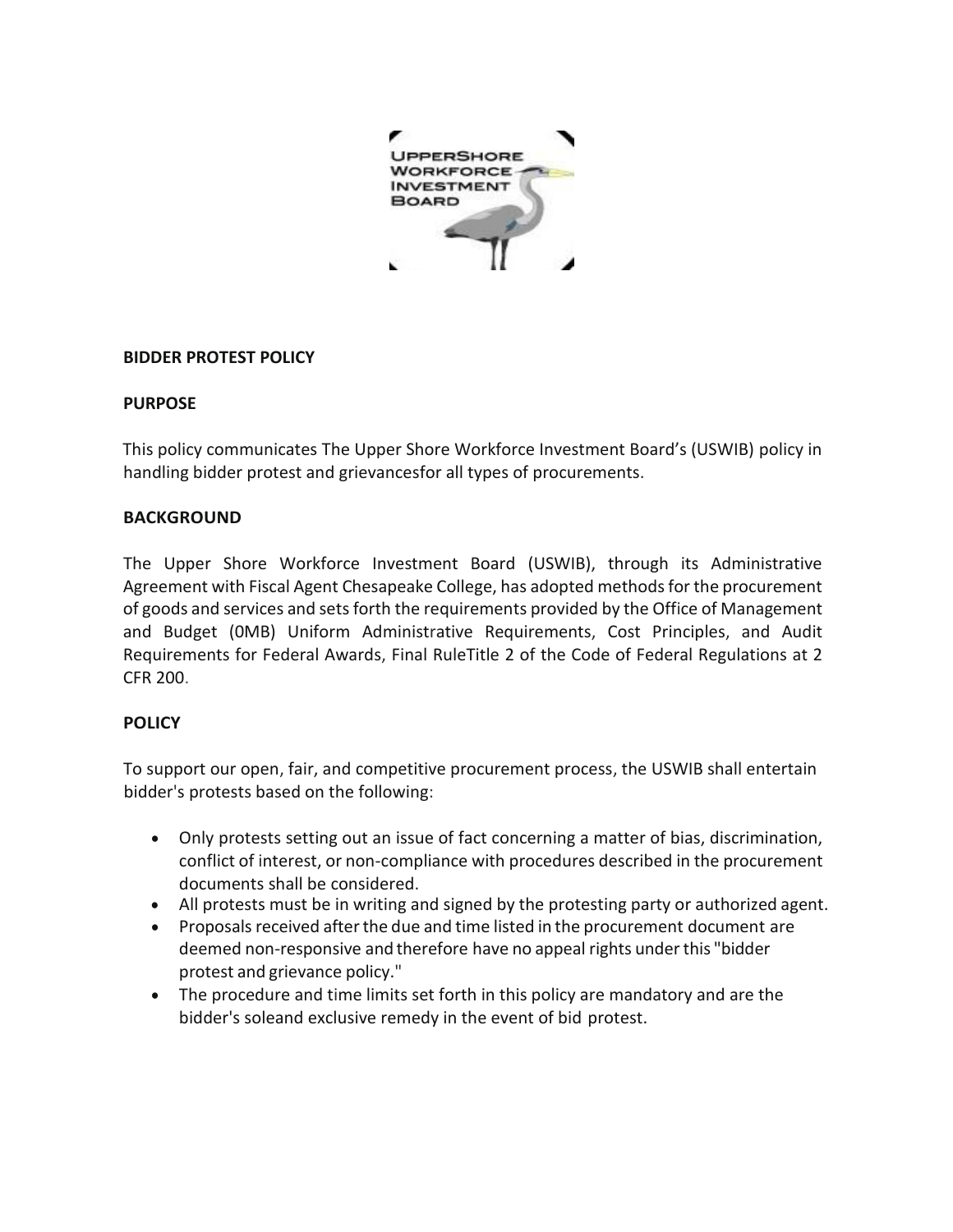#### **PROCEDURES**

- 1. Unsuccessful bidders will be notified of the evaluation results by authorized representative of the USWIB. The unsuccessful bidder may request for a debriefing meeting. A request must be made in writing within seven (7) calendar days following the receipt of the unsuccessfulbidder letter.
- 2. If a bidder or prospective bidder would like to place a protest, a written protest shall be submitted in writing to the USWIB. Written protests shall be submitted to the USWIB Executive Director PO Box 8 Wye Mills, MD 21679. All written protests must be received by 5:00 pm local time (postmarks not accepted) no later than seven (7) calendar days following the receipt of notice of non- acceptance or closing date for receipt of proposals, whichever is latest.
- 3. The protest must contain a complete statement of the basisfor the protest, must state the facts and refer to the specific portion of the document or the specific statute that forms the basis for the protest. The protest must include the name, address (including e-mail) and telephone number of the person representing the protesting party.
- 4. Only protests setting out an issue of fact concerning a matter of bias, discrimination, conflict of interest or non-compliance with procedures described in the procurement documents shall be considered.
- 5. Protests not based on procedural matters will not be considered. Protest challenging or questioning evaluator's professional judgments on the quality of a proposal or the USWIB's assessment of its own needs or requirements will be rejected.

The USWIB will review all timely protests prior to awarding of a bid. At the time of the consideration of the award of the bid, The USWIB shall also consider the merits of any timely protests. The USWIB will consider the record and all facts available and issue a decision within ten (10) working days of receipt of the protest unless additional time is required, in which case the protesting party will be notified accordingly.

# **REFERENCES**

- OMB Uniform Guidance 2 CFR Part 200 Parts 200.318-200.326
- Final Guidance: Uniform Administrative Requirements, Cost Principles, and Audit Requirements for Federal Awards, Office of Management and Budget (0MB); FederalRegister Vol. 79, No. 244
- 2 CFR part 2900, Department of Labor